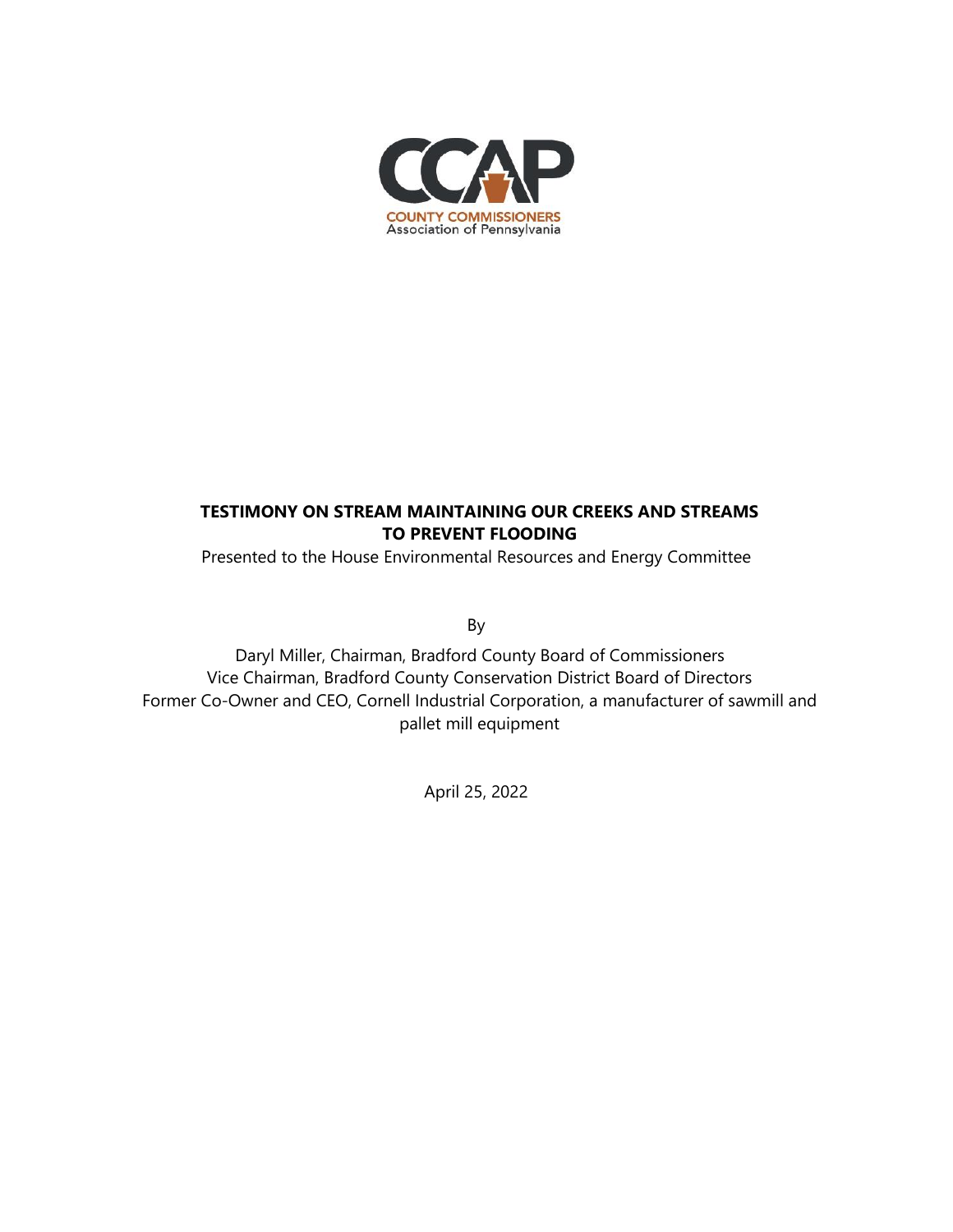Good morning, my name is Daryl Miller, and I am the chairman of the Bradford County Board of Commissioners, vice chairman of the Bradford County Conservation District board of directors and 2022 president of the County Commissioners Association of Pennsylvania (CCAP), a nonprofit, non-partisan association representing the commonwealth's 67 counties. Thank you for the opportunity to testify today on stream maintenance and restoration in Pennsylvania.

As you may be aware, Bradford County has an extensive stream maintenance and restoration program that has been in progress for many years. The program has seen many successes, but not without significant financial investment. Funding for these projects can make or break the ability to make the progress needed to prevent flooding and properly maintain the many waterways in Pennsylvania. In my testimony, I am sharing statements from both Mike Lovegreen, Bradford County Conservation District Manager, and Joe Quatrini, Bradford County Conservation District Technical Team Leader, as follows.

Mike Lovegreen spent the last 40+ years of his professional life working with individuals and communities to address natural resource issues and can easily say that in our region, stream related issues have been by far the most significant. Below is testimony by Mike:

Streams have adapted to their setting - their respective watershed, over the last 10,000 years (last glacial period). They accomplished that by creating a relatively stable form - depth, cross section, associated flood plains, bed load material, etc. Each of the watersheds that feeds its respective stream system is unique in its precipitation, topography, land cover and soils. In this region - Northern Tier PA and Southern Tier NY - we have the dubious distinction of being in a particularly fragile region for stream stability and recovery from changes or impacts.

Over the last 250 years, we have experienced numerous changes to that setting, which continue to impact on that stability. Mill dams that modified flows, transportation systems that have limited flood plains, development, land alterations associated with that development such as past logging practices etc., drainage projects associated with farming and transportation and even our weather patterns.

Each time we install a driveway on a hillside, install drainage ditches or pave over a part of the landscape without any type of mitigation we take water that once slowly moved across the landscape and rushed it to the receiving stream instead of infiltrating it. The result is, even without considering the significant impact of weather pattern changes, the same amount of water gets to the stream in less time, overwhelming the system. The results are floodplains that are engaging more often and overwhelmed, and the channels themselves adapting to new drainage patterns by enlarging themselves through bank and bed erosion, which in turn creates overwhelming sediment supply that further impacts stream channel capacity.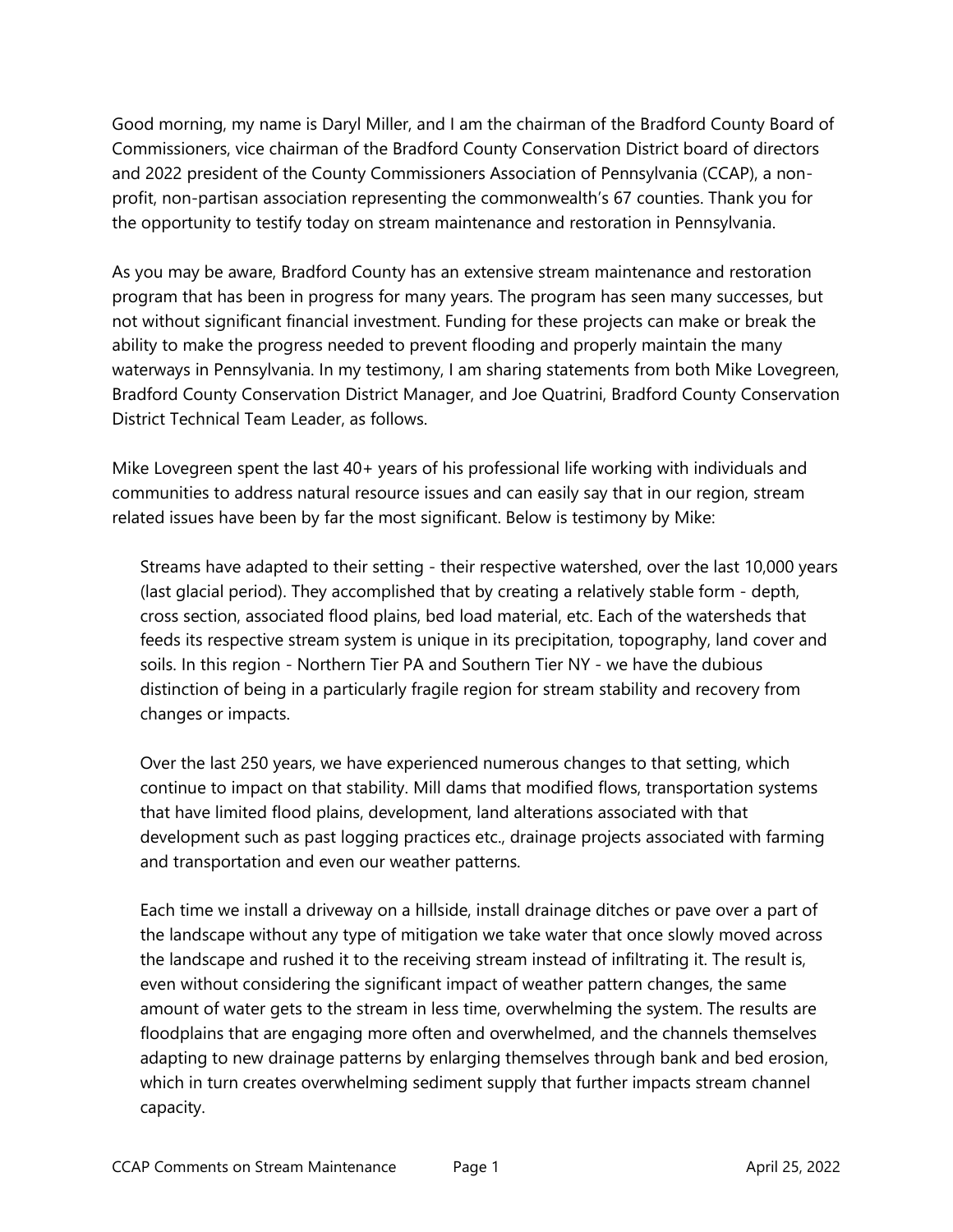These stream responses to watershed modification in turn trigger a community response that is often necessary to protect infrastructure and safety. There have been numerous storms in the last several decades where it has been necessary for the PA Department of Environmental Protection (DEP) and COE to issue hundreds of emergency permits to address absolutely essential concerns, often without sound engineering advice other than "put it back the way it was" regardless if "what it was" was a stable functioning stream. Unfortunately, quite often, with the best of intentions, our "stream maintenance" efforts can further destabilize the stream system.

There are both good science and engineering approaches to addressing stream issues. Current laws and regulations provide guidance for these approaches. Policies and practices exist to address watershed and hydrologic impacts. Watershed restoration programs exist. Our challenges are all those historic infrastructure impacts that have been created with best of intentions, and there are limited watershed specific health and functional information for our communities to work with. The reality is that there is never enough funding to provide the engineering and implementation dollars to address those watershed needs.

And finally, "no action" is not a valid solution. The current instability of our stream channels and flooding issues need to be addressed. Until our watersheds and streams can be stabilized, and that is a long and extensive process, the need for addressing those channel instabilities and resulting maintenance issues must be more flexible and adaptive.

To accomplish this there needs to be cultural change both at the state and local level that provides the tools and watershed function understanding so that we can begin the process. This has been a goal of programs such as New York's Emergency Stream Intervention Program and Bradford County's Stream Pilot Program. By giving communities the tools developed by entities such as the USGS and coupling that with providing communities with the knowledge and understanding of the cause and effect of current and future development and stream maintenance activities, we may be able to begin the process of addressing stream instability, by working with the functional system of a stable stream instead of against it.

It won't happen over-night, but we can't keep kicking this down the road. I've personally watched millions of dollars in stream channel project "band-aids" installed and eventually fail by not addressing this issue in a holistic manner. Each time we have a major storm we hold hearings and continue to proceed with the same play book of remedies. The current and future vitality of our Northern Tier communities and the safety of their residents calls to us to finally turn the corner on these issues that have haunted us for generations.

Joe Quatrini is the Bradford County Conservation District (BCCD) Technical Team Leader, who would like to provide a statement as follows: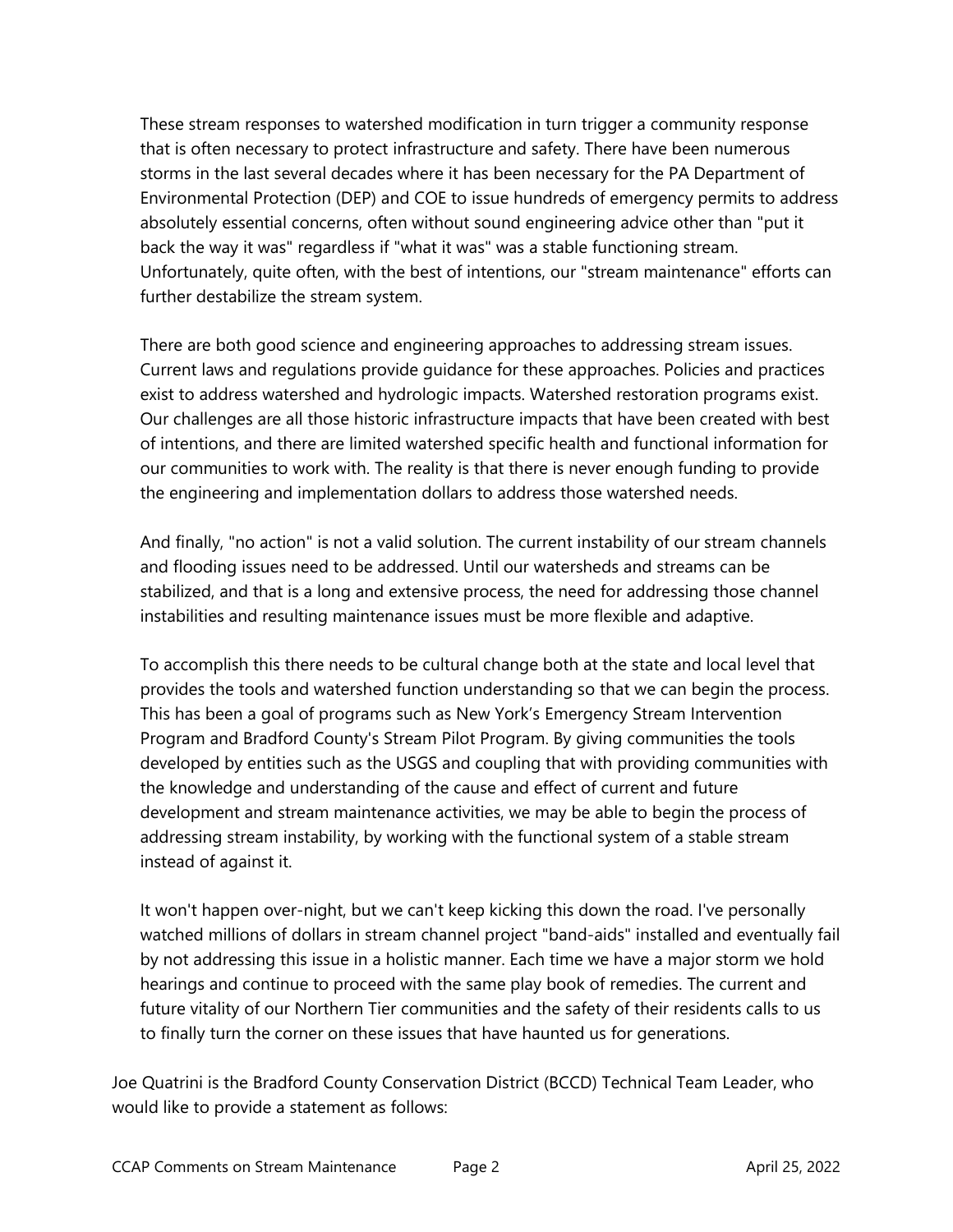Joe Quatrini has been BCCD for nearly 20 years and the majority of his work deals with stream-related issues ranging from permitting to complaints to monitoring to restoration. Streams easily generate the most calls to the District. The calls are generally the same, people want to know if they can work in the stream and if permits are required. The District has assisted hundreds of landowners and municipalities to obtain permits for gravel removal, bank stabilization, and culvert replacement. The District also works closely with DEP to assist agency staff with data collection during and immediately following storm events to expedite the emergency permitting process.

It was through this process, as well as working with conservation districts in New York, that we realized a need for a new permitting mechanism in the commonwealth. Our approach has locally become known as the Bradford County Emergency Permit Pilot Program. Although it too has limitations, it offers an opportunity for landowners to regain channel capacity outside of an emergency. That is, instead of waiting for a storm to happen and reacting, we wanted to give landowners the ability to be proactive in an attempt to prevent flooding and flood-related damage to infrastructure in critical areas. Instead of relying on memory to determine what a channel "used to be", we worked with regional staff from the United States Geological Survey (USGS) and combined multiple permanent cross-section data points throughout Bradford County to develop localized maps describing appropriate channel dimensions (width, depth, etc.) based on their location in the watershed.

Instead of an individual receiving a standard Emergency Permit after a storm event and potentially creating a channel that is too wide and too deep, there is basic guidance on just how wide and deep the channel should be in that particular location. Just as important, there is also guidance on how wide a floodplain should be to account for flood events. This information will help create a more stable stream that is able to pass gravel and debris and reduce excessive erosion.

Additionally, education is a major component of this program. To be eligible for the permit, an individual or contractor doing the work must have attended a three-day training focusing on stream stability. Day one consists of mostly in-class learning where we discuss the history of our streams, how they've become unstable, how we continue to destabilize our streams (often unknowingly), recent versus historic rainfall patterns and how to use developed maps and tables to try to regain stability through a stream reach. At the end of day one, we visit a demonstration site prior to construction so participants can see an eligible site in the field, determine proper channel dimensions in the field and discuss construction methodology. Day two consists of participants returning to the active worksite any time during construction to witness the project being installed. Day three consists of a wrap-up as a group at the completed demonstration site to verify the channel dimensions are correct,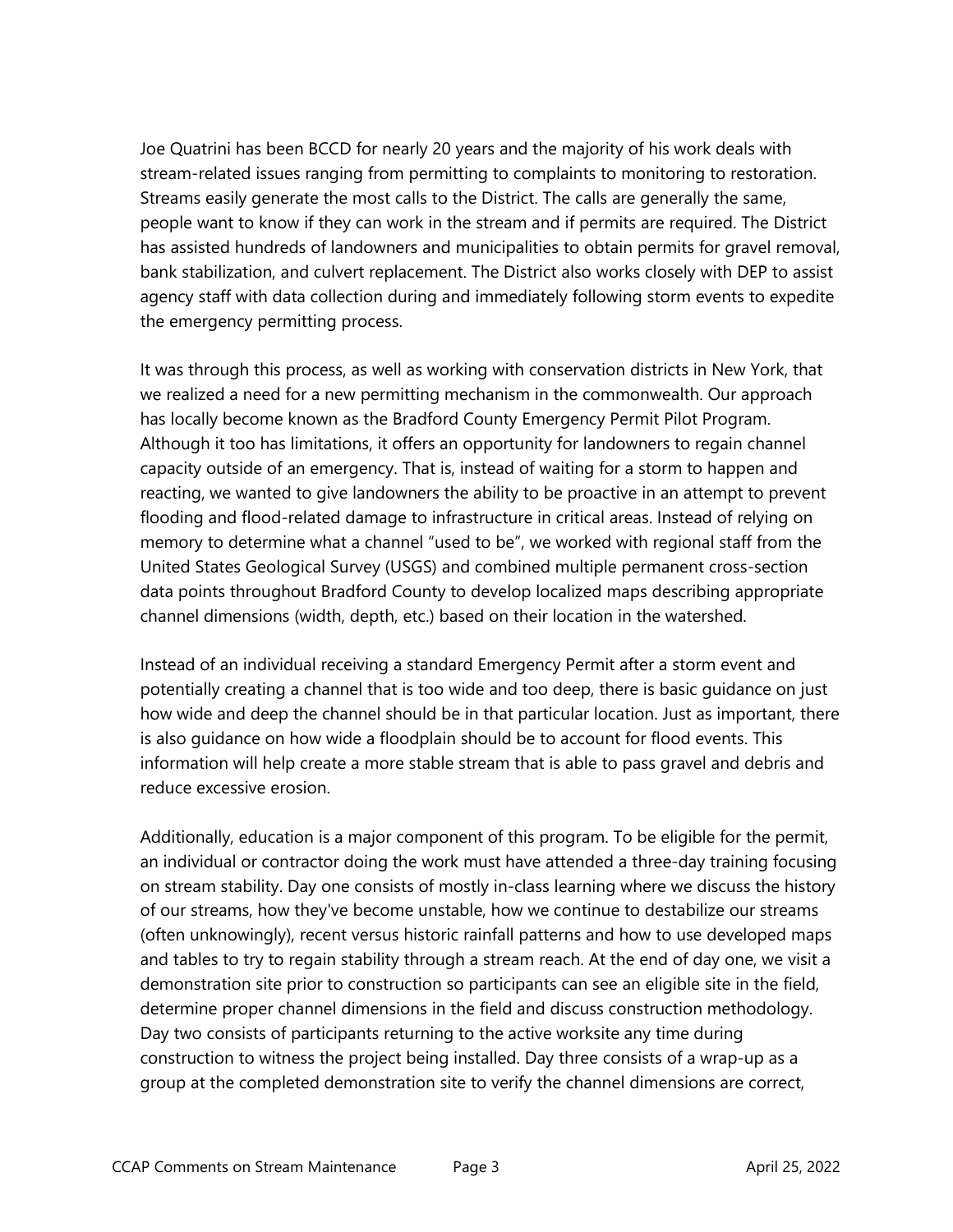discuss potential problem areas within the reach and identify additional opportunities for long-term remediation.

Oftentimes, we feel the educational component of this program is the most important and effective. We've had long-time contractors approach us and comment that they didn't realize what they've traditionally done may be contributing to the problem or a landowner may state that they didn't realize the importance of a floodplain and might now manage their property in a new and more environmentally sensitive way. Again, this program is designed to help individuals identify critical areas where it may be worthwhile to commit valuable resources (time and money}.

Science-based stream maintenance and upgrading undersized stream crossings are two immediate areas BCCD is focusing efforts to improve flood resilience and protect critical infrastructure. Also, representing a conservation district that puts a lot of projects on the ground, financial assistance is critical and usually the limiting factor for successful projects. Funding for technical support needs to be made available as well as for project implementation. So many times a good project could be a great project, however funding limits the ability to get there.

We also can't overlook permitting fees and the associated review process. Although most are reasonable, sometimes the cost of engineering or review times for certain permits are a deal breaker before the project even gets started.

In summary, BCCD supports the following actions as a result of this hearing:

- 1. Provide new permit opportunities for those working in streams (similar to BC Pilot Program)
	- a. more education/training
	- b. more guidance associated with issued permits (especially emergency permits)
	- c. more flexibility when working with partnering agencies or grant funded projects
- 2. Promote and make it easier for individuals to install appropriately sized culverts and bridges
- 3. Seek funding for science-based stream maintenance
	- a. construction
	- b. technical assistance
	- c. permit review staff

And now, I present my portion of this testimony:

With so many miles of streams in Bradford County, most landowners face some type of stormwater challenge on their property. Issues range from flooding to property loss and everything in between. We've come to recognize the extreme costs associated with stream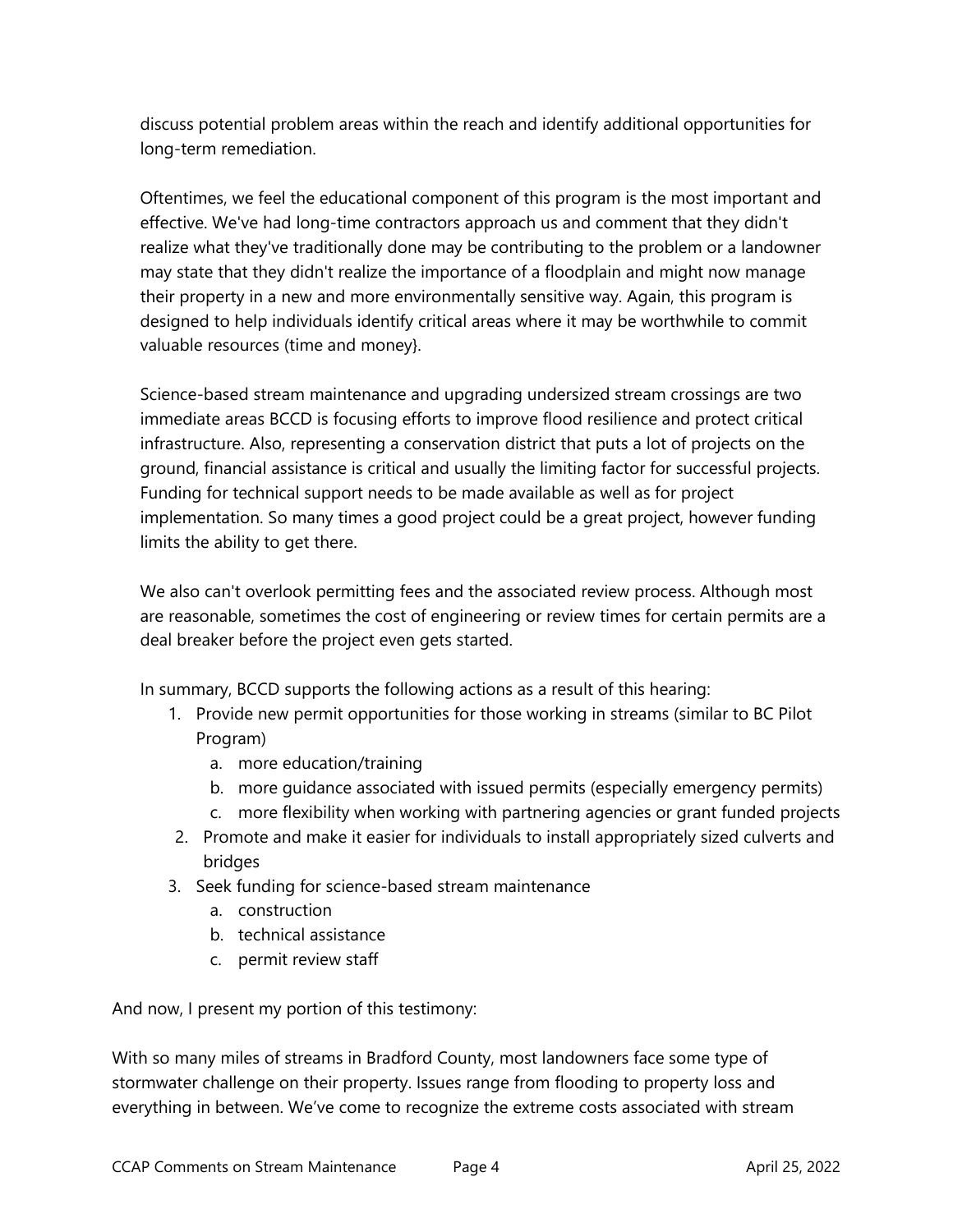damage and although we can't assist in every situation, we have committed funds to watershed work in three areas: Stream Stabilization, Emergency Response, and Stream Maintenance. Bradford County has for a number of years committed financial resources to the Bradford County Conservation District to support educational and technical assistance in stream restoration related projects.

Since 2006, we have worked with the Conservation District to offer a competitive streambank protection program we call County Initiative. This is primarily a DEP Growing Greener grant funded program with periodic contributions from the DEP Stream Improvement Program. The program allows farmers, landowners, and business owners the opportunity to apply for funding to stabilize streambanks in order to protect their property from erosion. This is a competitive process and sites are ranked against one another based on distance from the stream bank to a home, business, or utility and it also accounts for the amount of sediment that is being washed into the stream. The funding amount varies, but it has become a very successful annual program that protects approximately 10 sites per year. To date, over 100 projects have been completed through this collaborative effort.

In 2021, we also developed the Bradford County Watershed Program. Our office has committed \$200,000 (from our Act 13 funding source) to complete two to three routine bank stabilization projects, respond to emergency stream issues during a storm event, and educate and provide demonstrations related to the BC Pilot program. Again, working directly with the Conservation District, this funding covers technical time spent on project design as well as project construction.

Not only will this funding assist with the projects directly tied to this program, it will provide a great source of match to leverage additional state and federal grants. We have committed a similar budget for 2022.

Although we currently have success receiving funds through the Growing Greener Program and we have additional funding at the local level, we know these funding sources are temporary and competitive. In my role as Commissioner, I've been appointed to sit on the Conservation District Board of Directors and chair the Dirt, Gravel, and Low Volume Road Program Quality Assurance Board (QAB) for BCCD. This is a statewide program that provides dedicated funding for local municipalities to upgrade roads. Through administration by the Conservation District, roads are substantially upgraded to reduce annual maintenance and associated costs. A similar program developed for streams would go a long way to help assist local governments in addressing stream maintenance issues and watershed stability. It is much easier to plan and accomplish work with a known budget than working grant to grant with unknown funding. I believe a similar tool could be developed statewide for streams and a dedicated source of funding could be maintained based on miles of stream, water quality, and other factors.